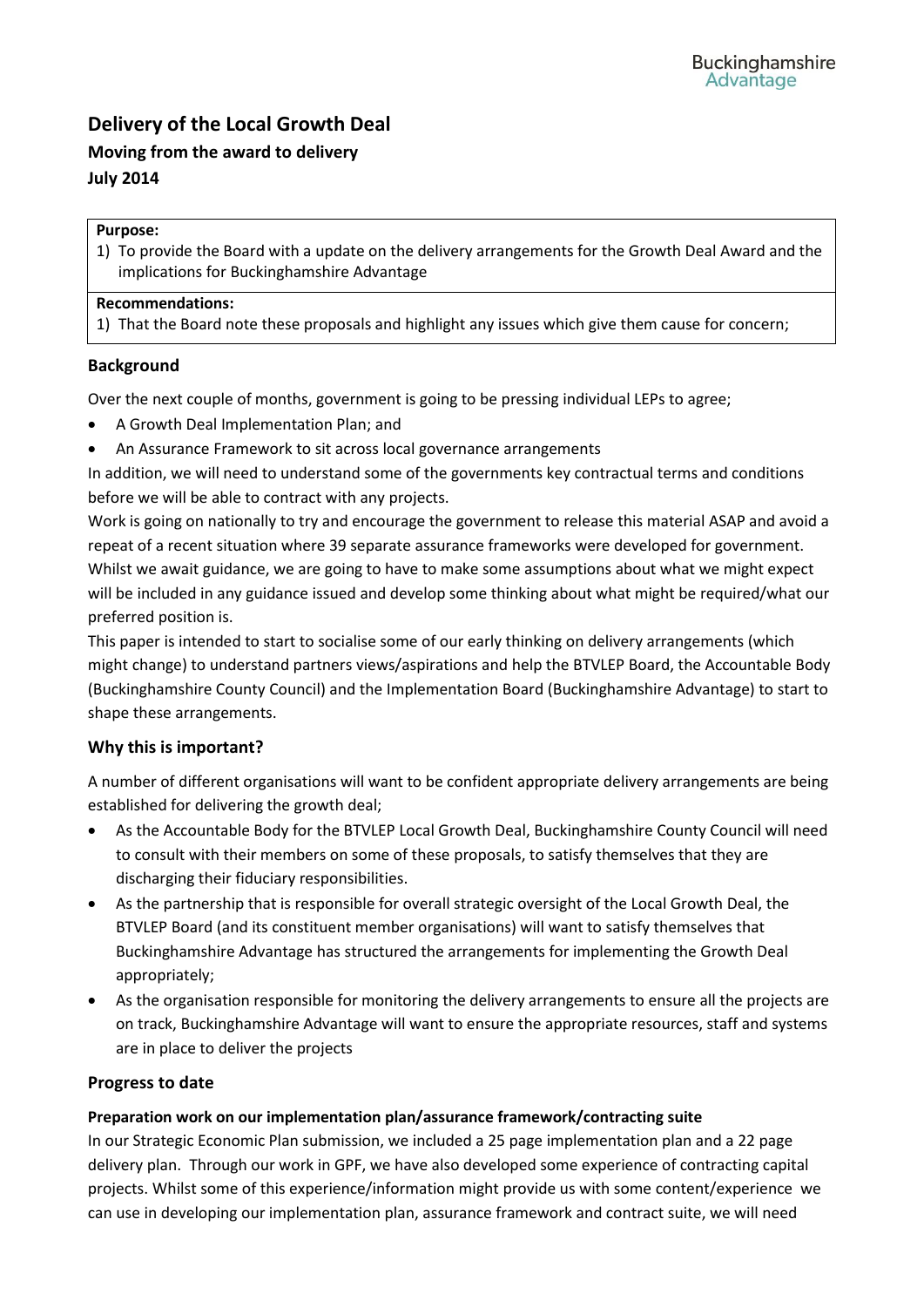further guidance from government about what is expected of us before we can be confident that we have a complete picture. As the national picture evolves, we may also need to flex and adapt our thinking to reflect any proposed changes/developments.

## **Government work on providing further guidance**

To date, BIS has announced one workshop for LEPs, on monitoring and reporting, although it is clear that they are very much in the early stages of developing their thinking. This is disappointing, as a number of the projects are suggesting they would be willing to cash-flow early feasibility work

#### **Our work post award**

Having been notified of our Local Growth Deal award, and recognising BCC is the Accountable Body for LGD funding, BTVLEP Officers have been working quite closely with BCC Officers to explore how the contracting process might actually work in practice.

BCC Officers have indicated whatever arrangements are agreed, they will need to take various papers to their Business Investment Group (BIG) and Full Cabinet over the coming weeks to set out how the governance, assurance and contracting arrangements will work in practice.

To date, our early discussions have focussed on exploring the pro's and con's of two alternative scenarios;

- 1. BCC as the 'contracting authority'; or
- 2. Buckinghamshire Advantage as the 'contracting authority'.

An exploration of these two alternative models has concluded the relative strengths of these two alternative scenarios are as follows;

|                   | BCC as the 'contracting authority'                                                                                                                                           | BA as the 'contracting authority'                                                                                                                                                                                                                                                                                                                                                                                                                         |
|-------------------|------------------------------------------------------------------------------------------------------------------------------------------------------------------------------|-----------------------------------------------------------------------------------------------------------------------------------------------------------------------------------------------------------------------------------------------------------------------------------------------------------------------------------------------------------------------------------------------------------------------------------------------------------|
| <b>Strengths</b>  | Cleaner contracting model<br>٠                                                                                                                                               | Demonstrates clear Chinese Walls between<br>$\bullet$<br>development company and local authorities<br>Could enable greater flexibility in later years<br>$\bullet$<br>BTVLEP staff will need to develop contracting<br>$\bullet$<br>suite anyway, as that is where knowledge of<br>schemes exists<br>Has a strong strategic fit with the role of a<br>$\bullet$<br>Development Company like Bucks Advantage<br>Multi agency governance model<br>$\bullet$ |
| <b>Weaknesses</b> | May limit flexibility or result<br>٠<br>May result in potential conflicts of<br>٠<br>interest<br>Why have an Development<br>٠<br>Company if you are not going too<br>use it? | BCC, as the Accountable Body need to feel<br>$\bullet$<br>comfortable with any risk exposure                                                                                                                                                                                                                                                                                                                                                              |

These early discussions have identified there may be some advantages to utilising Buckinghamshire Advantage as the contracting authority, and that these may increase in later years in the programme. Given the above, we have discussed the potential governance/delivery arrangements and concluded the core elements of it could be based on the following model;

| Organisation                                             | Role                                   |
|----------------------------------------------------------|----------------------------------------|
| <b>BTVLEP Board</b>                                      | LGD Strategic Oversight                |
| <b>Buckinghamshire County Council</b>                    | <b>Accountable Body</b>                |
| <b>Buckinghamshire Advantage Board</b>                   | <b>LGD Implementation Oversight</b>    |
| <b>Buckinghamshire Advantage Executive</b>               | Programme Manager                      |
| <b>External Advisers to Buckinghamshire Advantage</b>    | Due Diligence and Scheme Cost Analysis |
| Project Sponsor (BCC, Amersham and Wycombe College etc.) | <b>Project Management</b>              |